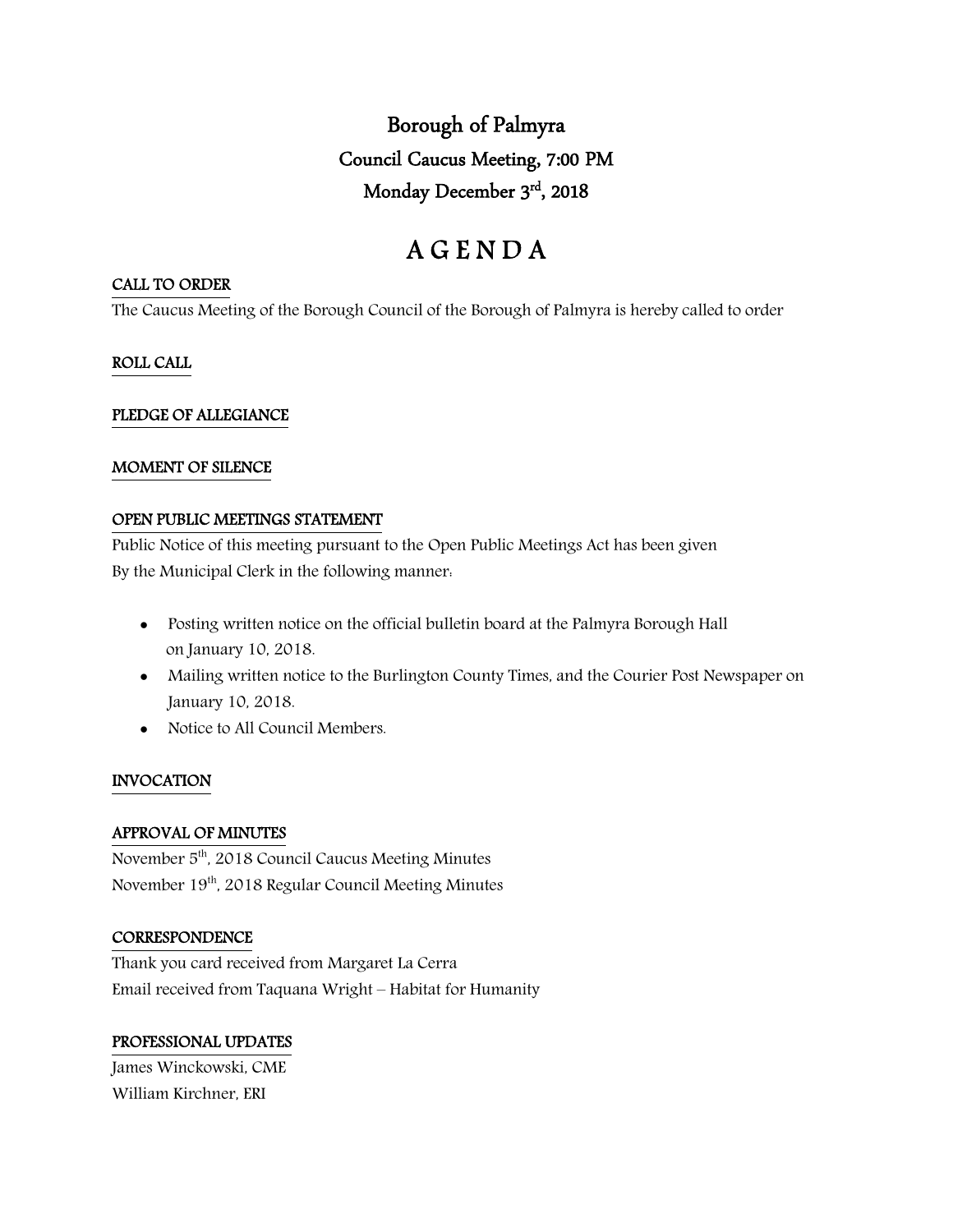# **GRADUATION**

Citizens Police Academy

#### PUBLIC PORTION

This public portion is for discussion on professional updates, resolutions and ordinances listed on the agenda. Please sign in and state your name and address for the record. Council will give all comments appropriate consideration. Each citizen will be allotted up to five (5) minutes to speak, in order to allow everyone an opportunity to ask questions and express their opinions or concerns. Please direct all comments to the Mayor. Each citizen may only speak once during each public portion.

## RESOLUTIONS Consent Agenda

Resolution 2018-272 to Resolution 2018-275 will be enacted as a single motion, if any resolution needs additional discussion it will be removed from the consent agenda and voted on separately.

Resolution 2018-272, Resolution Authorizing the Award of a Contract to Park, Pumps & Controls, LLC for Installation of a Magnesium Feed System in the Amount Not-to-Exceed \$12,965.00

Resolution 2018-273, Resolution of the Borough of Palmyra cancelling Grant Reserves and Grant Receivables for completed projects to Surplus

Resolution 2018-274, Resolution of the Borough of Palmyra cancelling unexpended capital balances both funded (to Surplus) and unfunded.

Resolution 2018-275, Resolution Awarding a contract to ERI for the Temple Boulevard Improvement Project per their revised proposal dated November  $27<sup>th</sup>$ , 2018 in the amount not-to-exceed \$198,750.00, which includes various optional fees.

## COMMUNITY SPOTLIGHT

Tree Lighting – December  $7<sup>th</sup>$ , 2018 at 7:00 pm

## DISCUSSION ITEMS

## NEW Business

- Public Events
	- Holiday Tree Lighting and Santa Claus December 7<sup>th</sup>, 2018 at 7:00 PM Holiday decorations, snowflake lights, red bows and rope lights MLK Day of Service – January  $21<sup>st</sup>$ , 2019
- HIF Delta Dental & Superior Vision employee benefits and proposed amendment to CBA with PPA
- Basement flooding throughout the community proposed piezometer wells for measuring/monitoring ground water levels
- Outdoor alcoholic beverage consumption and BYOB establishments
- Recycling containers for PHCA
- Certified General Election results including referendum
- Proposed 2019 lease agreement with Fire Company